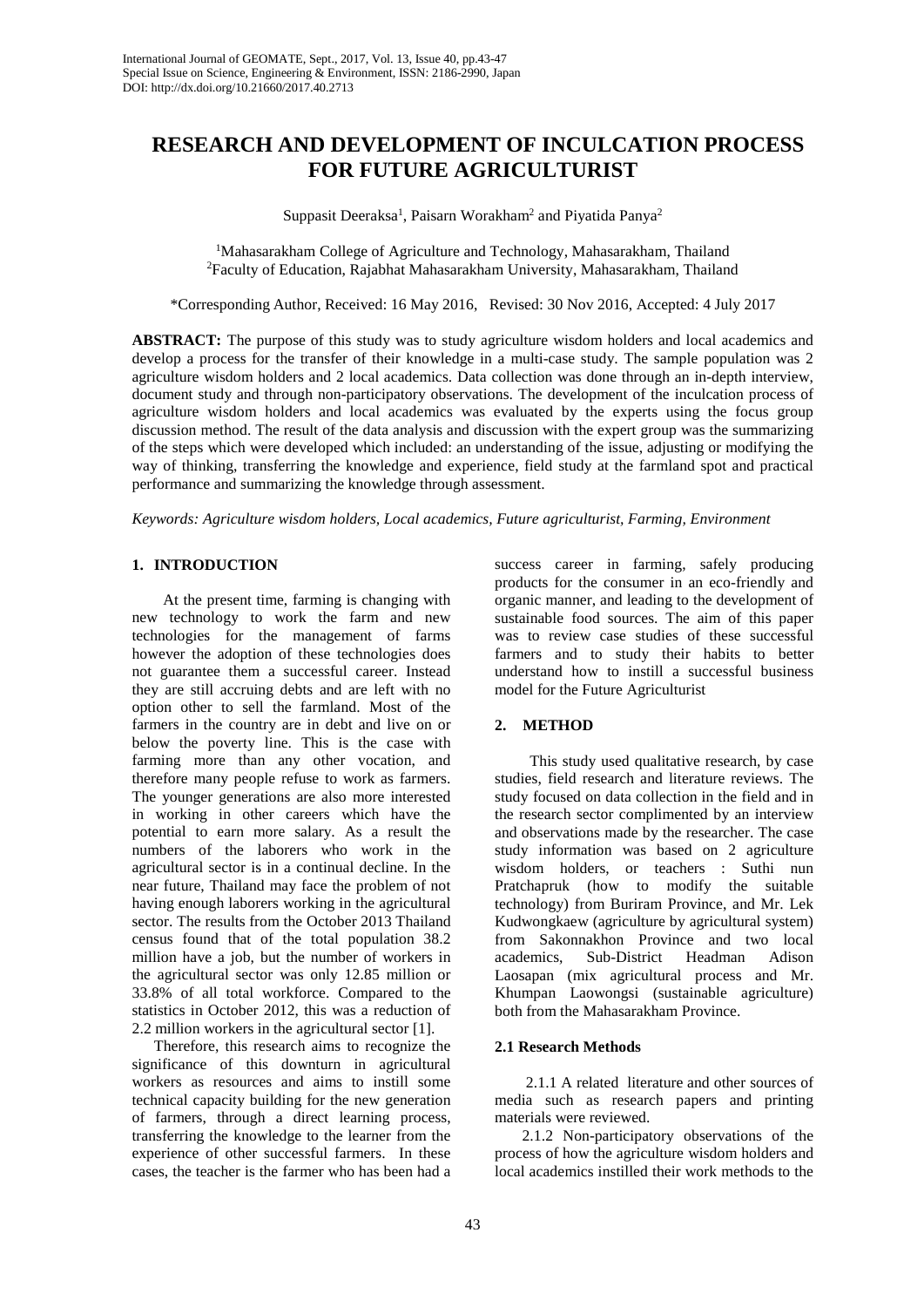new generation of laborers, such as step by step observations, maintenance, record keeping, and the use of other media sources such as taking pictures of the activities were reviewed.

 2.1.3 In-depth Interviews, by the researcher aimed to interview the agriculture wisdom holders and local academics using informal interview methods [2] [3].

# **2.2. Tools used for this research**

 The tools that were used for this research were as follows:

 2.2.1 The gathering and collection of significant documents and records, observed at local activities in the community and through indepth interviews of the key informants

 2.2.2 Non-participant observations were also made prior to interviews in order to understand how the teacher instills, and instructs.

 2.2.3 An interview using in-depth interview methods with the participants as the key informants.

# **3. RESULTS**

 The results from this study on how to educate future agriculturists from successful Thai agricultural wisdom holders and the local academics from the community found:

## **3.1. Case-study 1 - teacher Suthinun Pratchapruk** (how to adjust of modify the suitable technology) from Buri ram Province.

The process by teacher Suthinun allows a knowledge transfer to instill or train students and the local community, from all over the region including the government sector personnel and private sector personnel. The majority of the text reviewed was about forestry emphasizing big trees such as the Siamese Rosewood (*Dalbergia cochinchinensis*) Yang gurjun (*Dipterocarpus alatus*) Malabat ironwood (*Hopea odorata*) and Indian Oak (*Barringtonia spp*.).

The aim of this teacher was to conserve the natural resources and the environment, believing that proper management and use of technology can transform agricultural production using a sustainable approach. This also helps to develop the Thai education that under the principle of sufficiency economy such as delicate agriculture process on 1 Rai of farmland. The practical component of this teacher was to instill or train the knowledge as follows. 1. Compile the problems and the requirements of the student; 2. Change the way of thinking about the problem; 3. Give an example of suitable guidelines for better way of

life; 4. Create co-learning lesson plan; 5. Transfer the knowledge and experience; 6. Provide practical performance on the real farms; 7. Pilot a study and practice the skills identified; 8. Summarize the result of pilot study project and practical performance on the farm and 9. Assess and take the best knowledge learnt for practical application.

#### **3.2. Case study 2 - Mr. Lek Kud wongkeaw** (Agriculture by agricultural system) from Sakonnakhon Province.

The process Mr. Lek Kudwongkeaw used to instill knowledge was by emphasizing the thinking process more than relying on information. Once the understanding of how to think things through step-by-step is there, the knowledge follow, because everyone can conclude what they can get from the knowledge and experience. The teaching process Mr. Lek instills is to create an awareness of how one can survive by farming. First of all, one must have food to live. Reduce the expenditure in buying food, medicine and others by planting enough vegetables and fruits for own consumption, produce or make materials and tools or equipment for planting and you can plant anything that you want to eat. The result of this case study at Mr. Leks' farm can be summarized as follows. 1. Inspiration of the awareness; 2. Adjust the thinking process; 3. Adapt and modify to a suitable way of life, know how to save, and economize the expenses; 4. Transfer the knowledge and experience by emphasizing a good thinking process, more than the knowledge; 5. Gain the knowledge from practical studies on the farm; 6. Discuss and take the best knowledge for practical application.

**3.3. Case study 3 - Mr. Adisorn Lao sapan**  (mixed agricultural) from Mahasara kham Province.

The process to instill or transfer knowledge used by Mr. Adisorn Laosapan was to determine the needs of the learner in order to justify the objectives of the learner. Then he explains the contextual knowledge and takes the learner to study on the farm, conducting lectures and explaining the details step-by-step so the learner can understand processes of mixed agriculture so that they are able to the processes by themselves, and then divides the land for each of the students to practice on. The process of instilling this can be summarized as follows. 1. Inquire of the objective of the learner. 2. Exchange the knowledge and experience of mixed or combined agriculture process, frog raising turkey raising, making fertilizer, and planting mushrooms. 3. Practical learning from the farmland. 4. Summarize the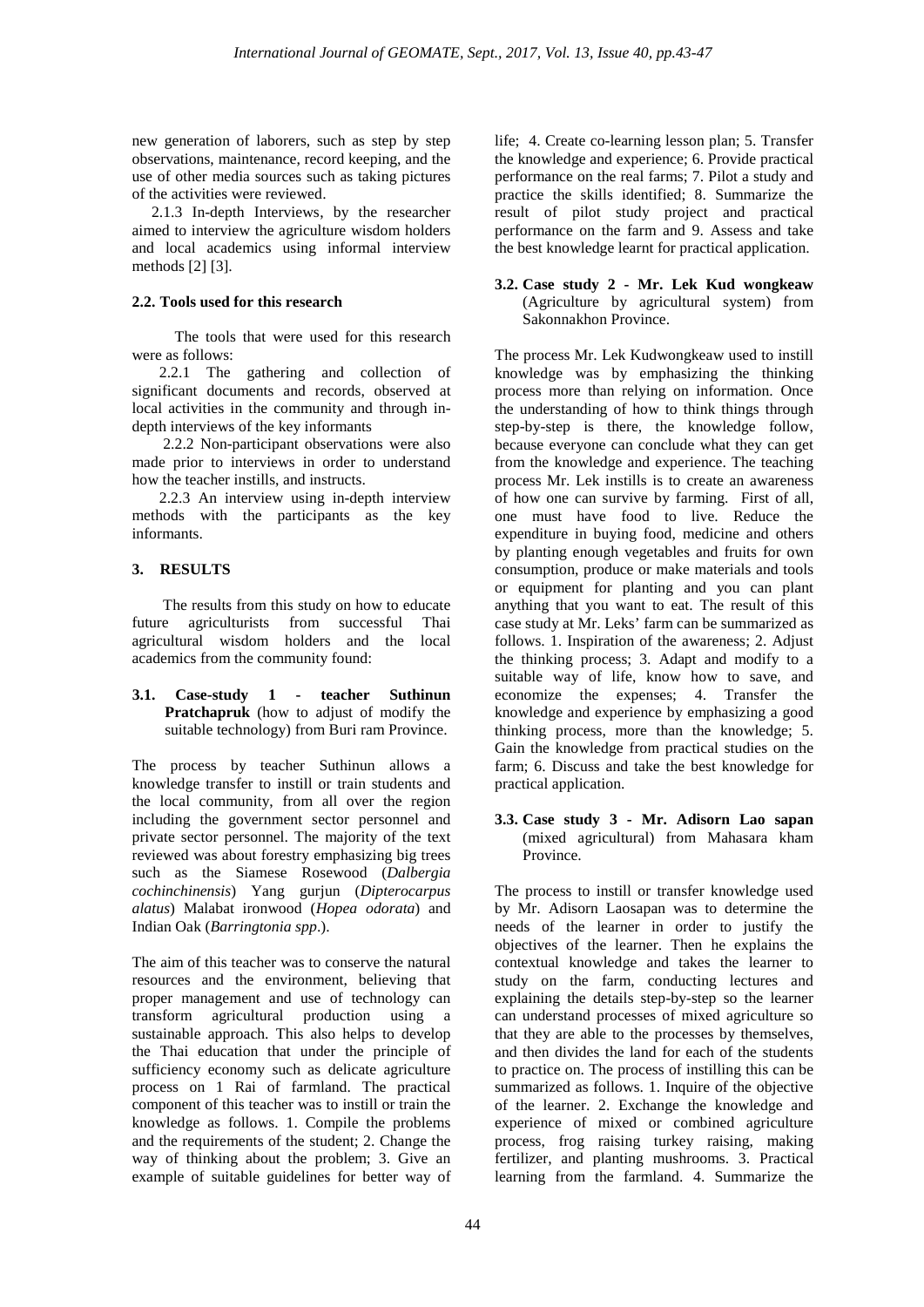knowledge. 5. Assess and take the best knowledge for practical application.

**3.4. Case study 4 - Mr. Khampan Laowongsi** (sustainable agriculture process) from Mahasarakham Province.

The process Mr. Khampan Laowongsi uses to instill is "Wishing all of you would use the Royal initiative project of our King to apply in your own farmland. Our Thai farmers are very lucky to live under His Royal highness the king's grace." Mr. Khampan does not have land of his own for farming, but modifies and develops the use of theory for agricultural practice. Mr. Khampan has a life with no debt and his process can be summarized as follows. 1. Inquire the need of the learner. 2. Explain and exchange the knowledge and experience. 3. Study from agricultural farmland and practical performance. 4. Summarize the knowledge. 5. Have selfconfidence and believe in an organic methodology in agriculture.

#### Table 1 Synthesis process form case studies

| Case study<br>Process                   | Suthinun Pratchaprul | .ek Kud Wong K | ao Sapan<br>Adisom J | LaowongSi<br>Khampan 1 |   |
|-----------------------------------------|----------------------|----------------|----------------------|------------------------|---|
| 1. Compile the problems and Inspiration |                      |                |                      |                        |   |
| 2. Change the way of thinking.          |                      |                |                      |                        | 3 |
| 3. Exchange the knowledge               |                      |                |                      |                        |   |
| 4. Adjust the way of thinking process   |                      |                |                      |                        |   |
| 5. Adapt and modify the suitable way of |                      |                |                      |                        | 1 |
| life                                    |                      |                |                      |                        |   |
| 6. Give the example of suitable         |                      |                |                      |                        | 1 |
| guideline for better life living        |                      |                |                      |                        |   |
| 7. Create co-learning lesson plan       |                      |                |                      |                        |   |
| 8. Transfer the knowledge and           |                      |                |                      |                        |   |
| experience.                             |                      |                |                      |                        |   |
| 9. Provide practical performance on the |                      |                |                      |                        |   |
| farmland                                |                      |                |                      |                        |   |
| 10. Pilot a study and practice.         |                      |                |                      |                        |   |
| 11. Summarize the result of pilot study |                      |                |                      |                        |   |
| 12. Assess and take the best knowledge  |                      |                |                      |                        |   |
| 13. Have self-confidence and strongly   |                      |                |                      |                        | 1 |
| believe in agricultural                 |                      |                |                      |                        |   |

 The researcher collected all the data from the field work survey and analyzed the process on how the teacher used Thai intelligence and local folk wisdom in agricultural practice of each teacher and summarized into 6 steps as follows: 1.Summarize the requirements of the learner. 2. Adjust the way of thinking 3. Transfer the knowledge. 4. Provide field study at the farmland and practical performance 5. Summarize knowledge gained and 6. Assess and take the best knowledge.

 The results of the data analysis and discussion with the expert group was that the researcher has summarized 5 proposal steps and 12 sub-topics (Fig.1) as a suggestion for developing process to train agriculturists, as follows:



Fig.1 Inculcation Process for Future Agriculturist

**Step 1.** Develop an understanding of the issue:

 Compile the problem and inquire to the needs of the learner in order to resolve the problems together and find out from the learners what they most want to know. There are sub-topics to be discussed as follows:

 (1) Have a meeting with a participant about the process, then provide a decision making processes to commit the participant to process.

 (2) Compile the problems and the requirements of the participants by questioning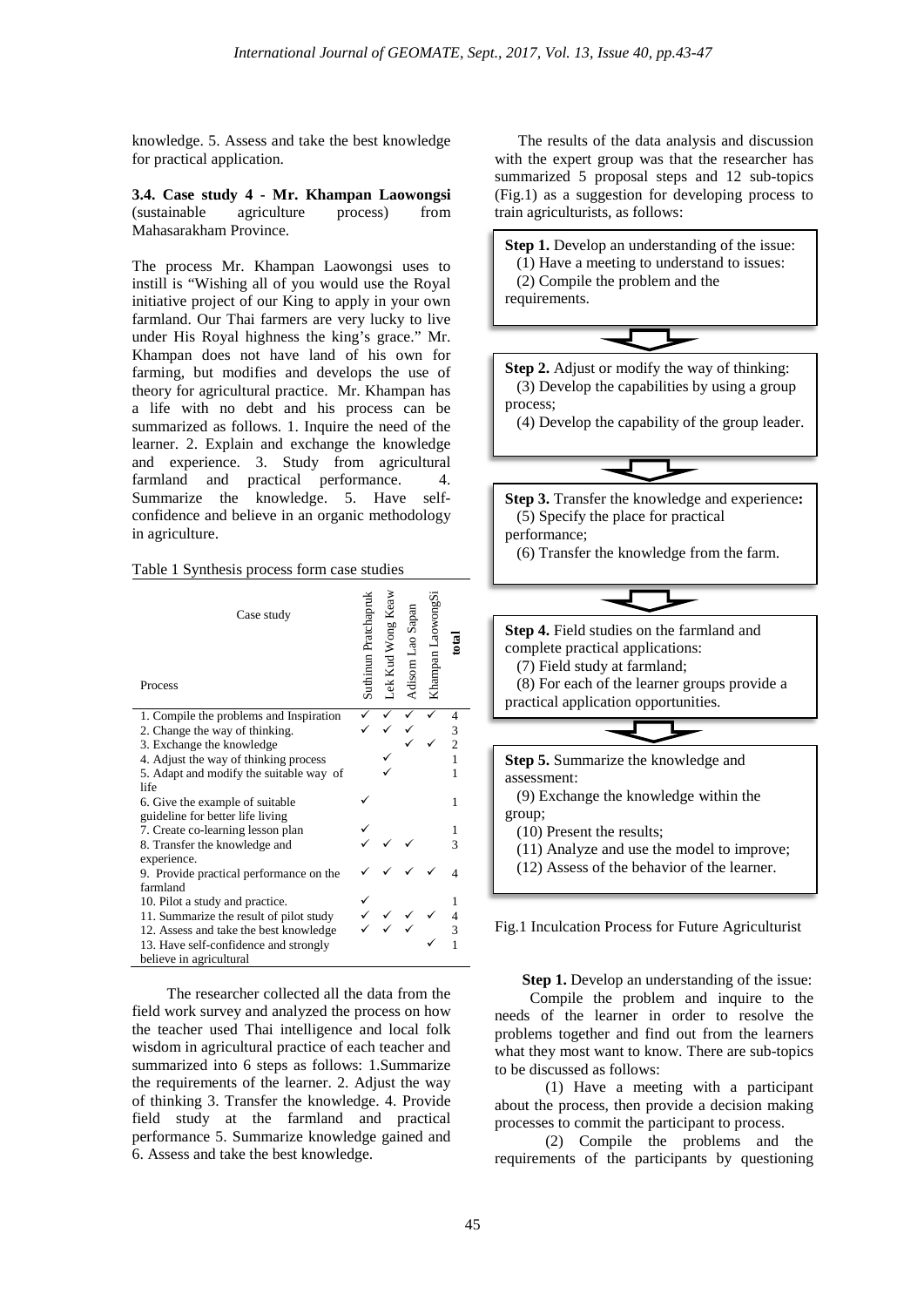their needs, knowing the problems in order to resolve them.

 **Step 2.** Adjust or modifying the way of thinking:

 Aim here is to change the way of thinking about agricultural techniques within their career. This process needs to challenge the learner to think by using the knowledge of the key informants, and analyze how to train the learners to use their imagination to analyze and identify the root of the problem, this step has 3 subtopics:

 (3) Develop the capability by using group process and brain storming to find out the positive aim, such as dividing into subgroup, plant, animal, fishery and mixed or combined agriculture. In order for each group to gain the correct information have a group leader for this activity.

 (4) Develop the capability of the group leader to gain the knowledge and fully understand the development activity, and have the teacher as the group advisor.

Step 3. Transfer the knowledge and experience**:**

 To transfer the knowledge and experience is the most important step and needs the advice from the teacher and who has the capability and experience in the agricultural field. By conducting lectures and retelling the story and experiences, the informers must have an acceptable knowledge and understand the needs of the learner. This step is divided into the sub-topics as follows:

 (5) Specify the place for practical application, such as the farmland or agricultural in the university campus or use the farmland of the teacher in the nearby local area.

 (6) Transfer the knowledge in the form of short term training, exhibition lecture discussion and questioning or using teaching aid media such as audio – visual materials.

 **Step 4.** Field study at the farmland spot and practical application:

 (7) Provide a field study site at farmland after having gained the knowledge from the teacher's experiences. The learners must have their own experience in the field study and have experience at practical application of the techniques being taught.

 (8) For the practical application, each of the learner groups must participate in the activity, step by step until proving that everyone is capable for applying the new agricultural skills.

 **Step 5.** Summarize the knowledge and assessment:

 (9) Exchange the knowledge within the group who were interested in the same topic in order to build the understanding for development of the subject.

 (10) Presentation of the results of the knowledge from teacher to all groups including the suggestion of using appropriate technical resources for fully understanding and successfully achieving skills.

 (11) Analyze and use the model to improve the process for producing the agricultural product in of better quality.

 (12) Assessment of the skills learnt by the students on how much they have developed in the process of working in agricultural production, emphasizing on giving mental support and cooperative help as well as maintaining good relationships and the assessment in the form of knowledge, attitude and skill.

# **4. SUMMARY AND DISCUSSION**

 The process of how to instill agricultural knowledge by the agriculture wisdom holders and local academics was the process of performing the agricultural production based on a self- sufficiency theory which was initiated by His Royal Highness King Rama IV of Thailand. Basically it emphasizes to produce the product for your own consumption. The left over can then be given to neighbors and friends, and after that the product can be sold in the local market. Developing cooperatives or group production for the agricultural products can expand the marketing potential. A self-sufficient farmer can become a strong and creating a happy family living with little or no debt. If the people in the community cooperate, the environment and ecological system are well-balance and full of biodiversity which is consistent with the philosophy of the ecologist that gives significance to the relationship between the living things and the environment. By using these types of agricultural processes we can build the community to become stronger and bring the happiness to both mind and body of community members. The Inculcation Process for Future Agriculturist development is consistent with the findings of [4] who studied the synthesis process form knowledge process to the Thai profession whose wisdom gave 14 participants, [5] the opportunity to study and develop the transmission process through knowledge, wisdom and teachers in rural Thailand agriculture. The study of teacher wisdom in Thailand found that 6 participants identified wisdom through the [6] study of common themes from wise community leaders with modern agriculture in northeast. The transfer process is different, but the pattern of transfer process knowledge in the profession. The five stages, namely the awareness of the importance of vocational training to the recipient, the opportunity to extend the learning, joint planning and teaching course exercises and the evaluation of recipients is consistent at each step [7].